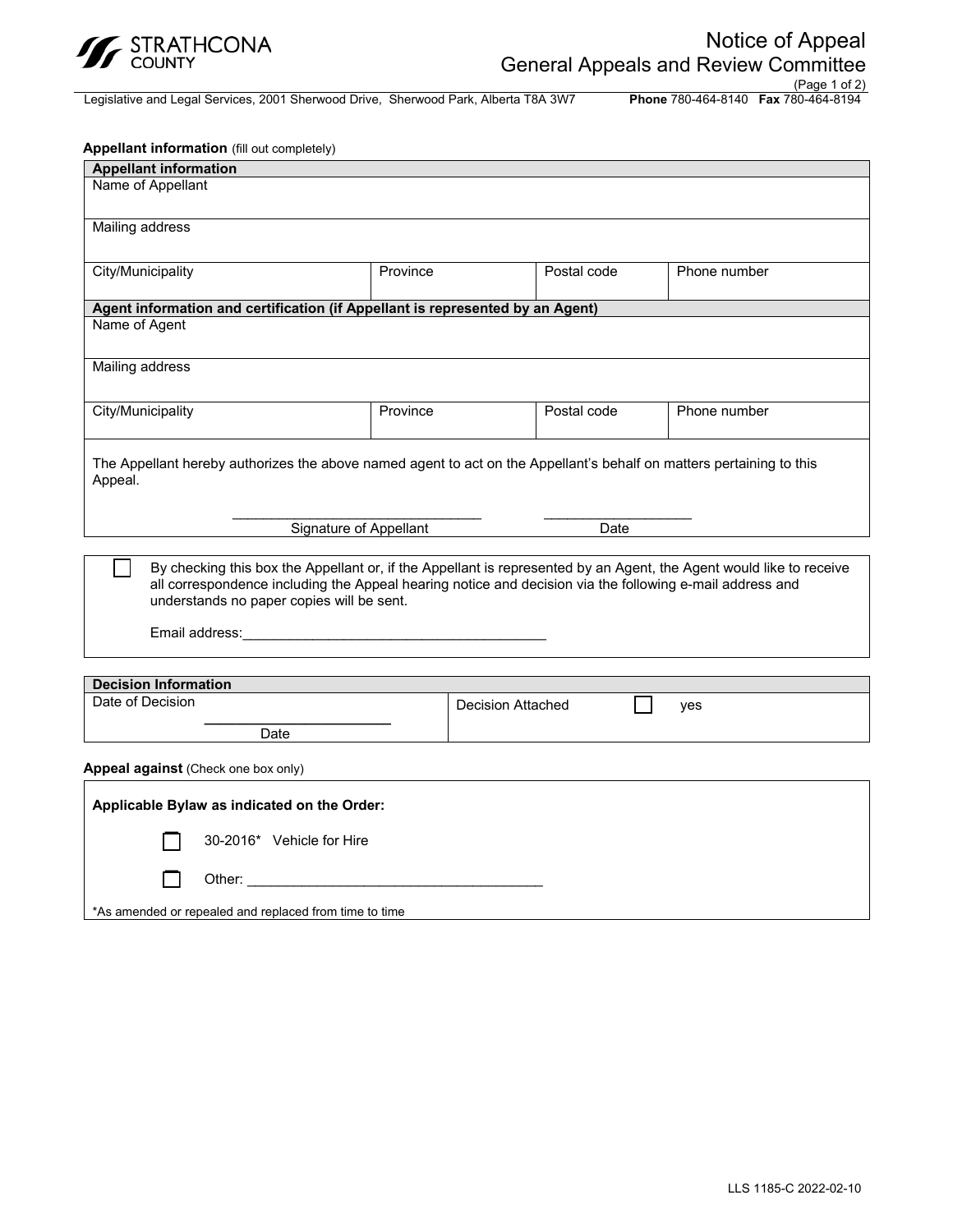

**Reasons for appeal** (Attach a separate page if required)

### **Collection and use of personal information**

Personal information is collected under the authority of section 33(c) of the Freedom of Information and Protection of Privacy Act and will be used to manage and administer the General Appeals and Review Committee process. Information provided in your submission may be made available to the public. If you have questions regarding the collection, use or disclosure of this information contact the Coordinator, Secretariat Services at 780-464-8140.

| <b>Signature of Appellant / Agent</b> | Date<br><b>YYYY</b> | MM | DD |
|---------------------------------------|---------------------|----|----|
| <b>Office use only</b>                |                     |    |    |

| <b>VILLE USE VIIIV</b>     |                              |                                          |           |                                |
|----------------------------|------------------------------|------------------------------------------|-----------|--------------------------------|
| <b>GAARC</b> appeal number | Appeal fee paid<br>Yes<br>No | Hearing date<br><b>MM</b><br><b>VVVV</b> | <b>DD</b> | Date Notice of Appeal Received |
|                            |                              |                                          |           |                                |